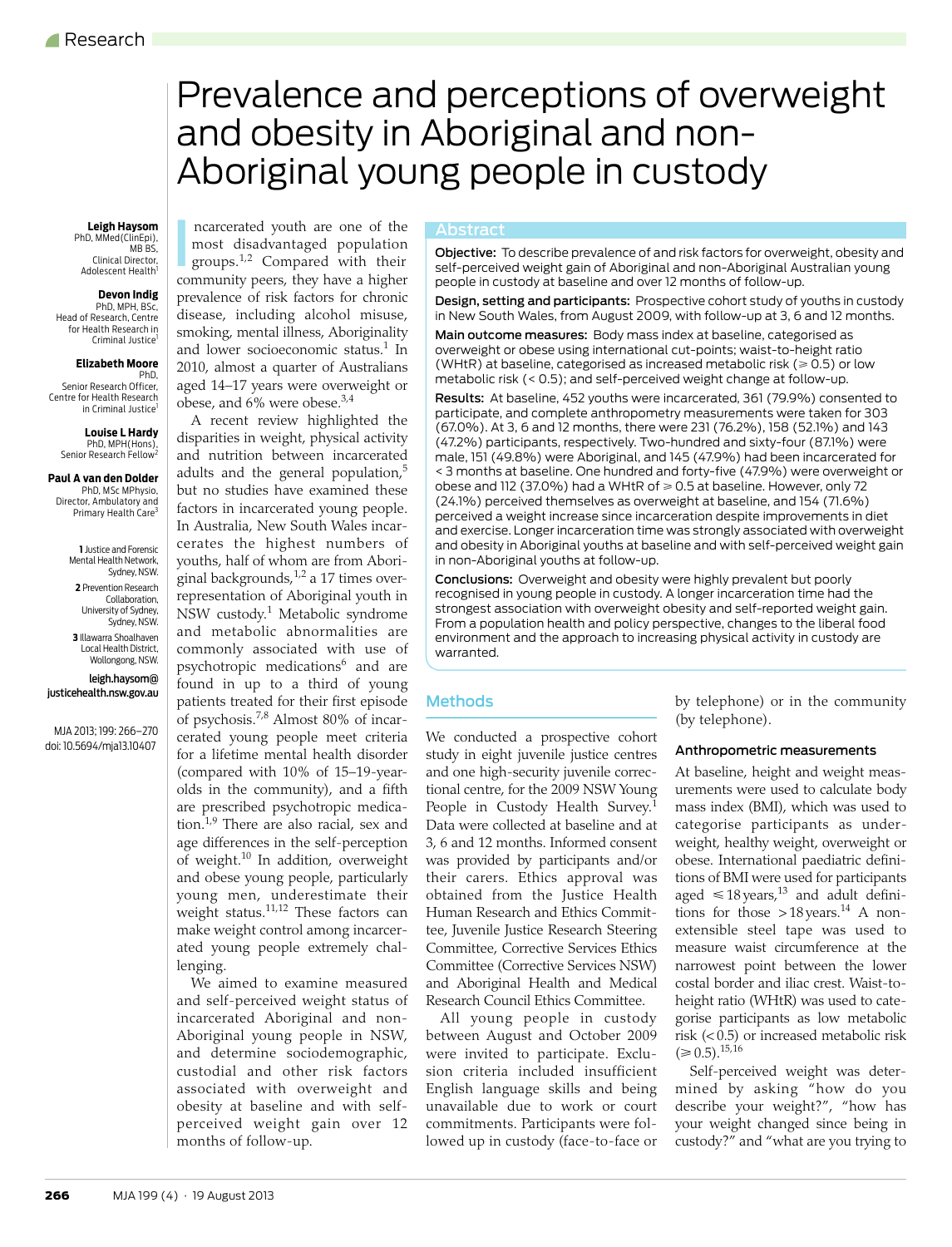do about your weight?" At each follow-up, participants were asked whether they felt their weight had increased, stayed the same or decreased since the previous occasion on which data were collected.

#### Risk factors

Participants completed a baseline questionnaire that was administered face-to-face. Aboriginality was determined by asking "are you of Aboriginal and/or Torres Strait Islander origin?" Postcode of usual residence was used as a proxy measure of socioeconomic status based on the Australian Bureau of Statistics Index of Relative Socio-economic Advantage and Disadvantage (IRSAD).<sup>17</sup> IRSAD scores were categorised according to quintiles, with first and second quintiles indicating higher disadvantage.

Alcohol consumption in the year before entering custody was measured using the Alcohol Use Disorders Identification Test, with a score  $\geq 8$  indicating harmful alcohol use.[18](#page-4-18) To identify participants at higher cardiovascular risk, daily smoking was defined as smoking  $\geq 10$  cigarettes/day in the year before entering custody. Exercise levels were measured by asking "before custody, how often did you usually play sport or do exercises?" and "in the past 2 weeks, how often have you exercised or played sport or games that made you sweat and breathe hard?" Questions on diet before and since incarceration were adapted from standardised national health surveys of children and youth[.19,](#page-4-19)[20](#page-4-20)

Lifetime psychological disorders were assessed using the Schedule for Affective Disorders and Schizophrenia for Children — Present and Lifetime Version (KSADS-PL) 2009 Working Draft.<sup>[21](#page-4-21)</sup> Participants selfreported current psychotropic medication use, out-of-home care and age of first care placement. Time spent incarceration, at each occasion on which data were collected, was calculated through data linkage to the Juvenile Justice NSW and Corrective Services NSW databases.

#### Analysis

Participants with complete anthropometric measures were included in the analysis (SPSS version 19; SPSS Inc)

|                                                                    | Number (percentage)* |                                                                           |                          |  |
|--------------------------------------------------------------------|----------------------|---------------------------------------------------------------------------|--------------------------|--|
|                                                                    |                      | Total ( $n = 303$ ) Non-Aboriginal ( $n = 152$ ) Aboriginal ( $n = 151$ ) |                          |  |
| Mean age, years (SD)                                               | 17.1(1.5)            | 17.4(1.5)                                                                 | $16.7(1.4)$ <sup>†</sup> |  |
| Age range, years                                                   | $13 - 21$            | $13 - 21$                                                                 | $13 - 20$                |  |
| $Age < 18$ years                                                   | 224 (73.9%)          | 96 (63.2%)                                                                | $128(84.8\%)^{\dagger}$  |  |
| Male                                                               | 264 (87.1%)          | 133 (87.5%)                                                               | 131 (86.8%)              |  |
| Placed in out-of-home care before 16 years of age <sup>‡</sup>     | 82 (27.7%)           | 27 (17.9%)                                                                | 55 (37.9%) <sup>†</sup>  |  |
| Higher socioeconomic disadvantage <sup>\$</sup>                    | 152 (50.2%)          | 74 (48.7%)                                                                | 78 (51.7%)               |  |
| Harmful alcohol use before incarceration <sup>#</sup>              | 222 (77.9%)          | 99 (71.7%)                                                                | $123(83.7%)^{\dagger}$   |  |
| Smoking $\geq 10$ cigarettes/day before incarceration <sup>‡</sup> | 194 (76.7%)          | 98 (81.0%)                                                                | 96 (72.7%)               |  |
| Lifetime psychological disorder at baseline <sup>#</sup>           | 210 (78.4%)          | 103 (75.2%)                                                               | 107 (81.7%)              |  |
| Current psychotropic medication use at baseline <sup>#</sup>       | 61(20.7%)            | 27 (18.0%)                                                                | 34 (23.6%)               |  |
| Time already spent incarcerated at baseline                        |                      |                                                                           |                          |  |
| $<$ 3 months                                                       | 145 (47.9%)          | 59 (38.8%)                                                                | 86 (57.0%)               |  |
| 3-12 months                                                        | 105 (34.7%)          | 56 (36.8%)                                                                | 49 (32.5%)               |  |
| $>12$ months                                                       | 53 (17.5%)           | 37 (24.3%)                                                                | $16(10.6\%)^{\dagger}$   |  |
| Cumulative time incarcerated at final follow-up                    |                      |                                                                           |                          |  |
| < 3 months                                                         | 86 (28.4%)           | 48 (31.6%)                                                                | 38 (25.2%)               |  |
| 3-12 months                                                        | 124 (40.9%)          | 53 (34.9%)                                                                | 71 (47.0%)               |  |
| $>12$ months                                                       | 93 (30.7%)           | 51 (33.6%)                                                                | 42 (27.8%)               |  |

1 Sociodemographic and incarceration characteristics by Aboriginality

\* Data are number (percentage) unless otherwise specified. † Significantly different (*P*< 0.05) compared with non-Aboriginal participants. ‡ Data do not total 303. § Index of Relative Socio-economic Advantage and Disadvantage score in quintile 1 (high disadvantage) or 2 (mid disadvantage).

and data were stratified by Aboriginality. We used  $\chi^2$  analyses to compare categorical independent variables and *t* tests for continuous independent variables. Logistic regression was used to determine the association of risk factors for overweight and obesity at baseline and for self-perceived weight gain at follow-up, adjusted for age, sex, IRSAD quintiles and other confounders. *P* values < 0.05 were considered significant. "Final follow-up" was defined as the last follow-up for each participant.

### **Results**

At baseline, 452 youths were incarcerated, 382 (84.5%) were eligible to participate, 361 (79.9%) consented to participate and 303 (67.0%) had complete anthropometry measurements taken (83.9% of those who consented) (see Appendix; online at mja.com.au). There were no significant differences in age, sex, socioeconomic status or Aboriginality between participants and non-participants. At 3, 6 and 12 months, there were 231 (76.2%), 158 (52.1%) and 143 (47.2%) participants, respectively.

Most participants were male (87.1%), 50.2% were from areas of higher socioeconomic disadvantage, 49.8% were Aboriginal and 27.7% had

been placed in out-of-home care before 16 years of age (Box 1). Most had at least one lifetime psychological disorder at baseline (78.4%) and 20.7% were taking psychotropic medications at baseline. Most smoked  $\geq 10$ cigarettes/day (76.7%) and consumed harmful levels of alcohol (77.9%) in the year before entering custody. Compared with non-Aboriginal participants, Aboriginal participants were significantly younger, were more likely to have been in care as a child and to have used harmful levels of alcohol, and were less likely to have been in custody for > 12 months at baseline.

Time already spent incarcerated at baseline was  $<$  3 months for 47.9% participants, 3–12 months for 34.7% and  $>12$  months for 17.5%. Accumulated incarceration time at final follow-up was  $<$  3 months for 28.1%, 3– 12 months for  $41.3\%$  and  $>12$  months for 30.7%.

At baseline, 47.9% of all young people were either overweight or obese, 37.0% had an increased metabolic risk according to WHtR, and 1.0% were underweight (Box 2). However, only 24.1% reported feeling overweight and 20.4% reported feeling underweight. Compared to non-Aboriginal participants, Aboriginal participants were more likely to report feeling the right weight (*P* = 0.03). Overall, 37.6%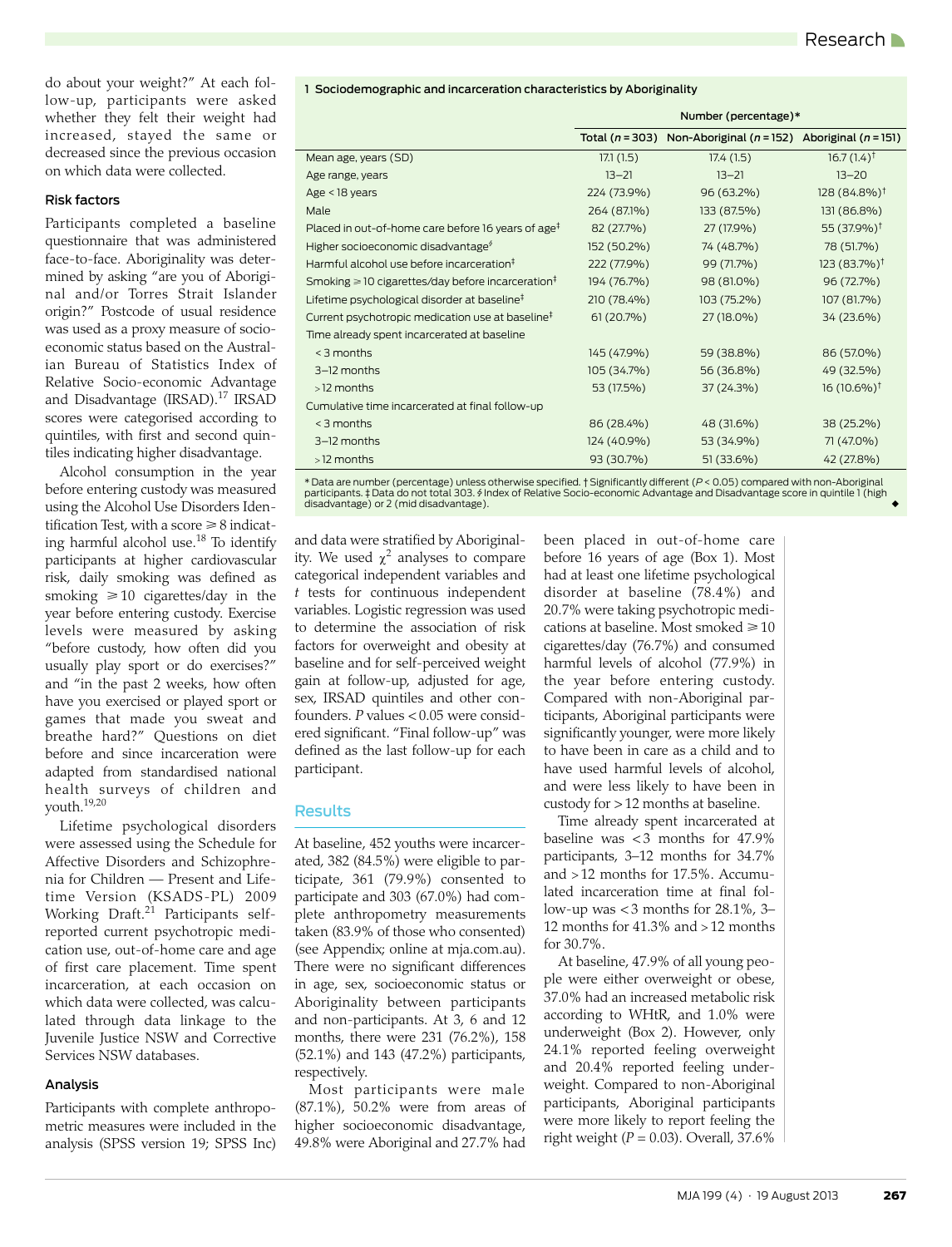| 2 Weight characteristics by Aboriginality        |                     |                              |                          |  |
|--------------------------------------------------|---------------------|------------------------------|--------------------------|--|
|                                                  | Number (percentage) |                              |                          |  |
|                                                  | Total ( $n = 303$ ) | Non-Aboriginal ( $n = 152$ ) | Aboriginal ( $n = 151$ ) |  |
| Baseline weight characteristics                  |                     |                              |                          |  |
| Body mass index category                         |                     |                              |                          |  |
| Underweight                                      | $3(1.0\%)$          | $2(1.3\%)$                   | 1(0.7%)                  |  |
| Healthy weight                                   | 155 (51.2%)         | 70 (46.1%)                   | 85 (56.3%)               |  |
| Overweight                                       | 98 (32.3%)          | 50 (32.9%)                   | 48 (31.8%)               |  |
| Obese                                            | 47 (15.5%)          | 30 (19.7%)                   | $17(11.3\%)$             |  |
| Overweight or obese                              | 145 (47.9%)         | 80 (52.6%)                   | 65 (43.0%)               |  |
| Waist-to-height ratio category                   |                     |                              |                          |  |
| Low metabolic risk $(< 0.5)$                     | 191 (63.0%)         | 91 (59.9%)                   | 100 (66.2%)              |  |
| Increased metabolic risk ( $\geq 0.5$ )          | 112 (37.0%)         | 61 (40.1%)                   | 51 (33.8%)               |  |
| Self-perceived weight*                           |                     |                              |                          |  |
| Slightly or very underweight                     | 61 (20.4%)          | 32 (21.2%)                   | 29 (19.6%)               |  |
| About the right weight                           | 166 (55.5%)         | 73 (48.3%)                   | 93 $(62.8\%)^{\dagger}$  |  |
| Slightly overweight                              | 55 (18.4%)          | 37 (24.5%)                   | 18 (12.2%)               |  |
| Very overweight                                  | $17(5.7\%)$         | $9(6.0\%)$                   | $8(5.4\%)^{\dagger}$     |  |
| Self-perceived weight change since incarcerated* |                     |                              |                          |  |
| Increased a little or a lot                      | 154 (71.6%)         | 78 (69.6%)                   | 76 (73.8%)               |  |
| Stayed the same                                  | 39 (18.1%)          | 20 (17.9%)                   | 19 (18.4%)               |  |
| Decreased a little or a lot                      | 22 (10.2%)          | 14 (12.5%)                   | $8(7.8\%)$               |  |
| What participants are trying to do about weight* |                     |                              |                          |  |
| Lose weight                                      | 82 (27.5%)          | 48 (32.0%)                   | 34 (23.0%)               |  |
| Gain weight                                      | 112 (37.6%)         | 48 (32.0%)                   | 64 (43.2%)               |  |
| Stay the same                                    | 40 (13.4%)          | 24 (16.0%)                   | 16 (10.8%)               |  |
| Not trying to do anything                        | 64 (21.5%)          | 30 (20.0%)                   | 34 (23.0%)               |  |
| Follow-up self-perceived weight status*          |                     |                              |                          |  |
| Increased a little or a lot                      |                     |                              |                          |  |
| 3-month follow-up                                | 97 (42.0%)          | 44 (38.3%)                   | 53 (45.7%)               |  |
| 6-month follow-up                                | 59 (37.3%)          | 31 (37.3%)                   | 28 (37.3%)               |  |
| 12-month follow-up                               | 68 (47.6%)          | 34 (46.6%)                   | 34 (48.6%)               |  |
| Stayed the same                                  |                     |                              |                          |  |
| 3-month follow-up                                | 83 (35.9%)          | 46 (40.0%)                   | 37 (31.9%)               |  |
| 6-month follow-up                                | 59 (37.3%)          | 32 (38.6%)                   | 27 (36.0%)               |  |
| 12-month follow-up                               | 43 (30.1%)          | 26 (35.6%)                   | 17 (24.3%)               |  |
| Decreased a little or a lot                      |                     |                              |                          |  |
| 3-month follow-up                                | 51 (22.1%)          | 25 (21.7%)                   | 26 (22.4%)               |  |
| 6-month follow-up                                | 40 (25.3%)          | 20 (24.1%)                   | 20 (26.7%)               |  |
| 12-month follow-up                               | 32 (22.4%)          | 13 (17.8%)                   | 19 (27.1%)               |  |
|                                                  |                     |                              |                          |  |

\* Data do not total 303. † Significantly different (*P*< 0.05). ◆

were trying to gain weight at baseline and 27.5% were trying to lose weight. Since incarceration, 71.6% perceived a weight increase and 10.2% perceived a weight decrease. At each follow-up, about a third to a half of young people perceived a weight increase, and about a quarter perceived a weight decrease.

Before incarceration, participants' diets were poor: low intake of fruit and vegetables; high intake of energydense, nutrient-poor foods; and high intake of sugar-sweetened beverages (Box 3). Aboriginal participants were more likely to drink cordial (*P=* 0.04). Daily exercise was reported by 35.1% of participants before incarceration.

Since incarceration, diets improved significantly, but cordial consumption increased (*P* < 0.001). Daily exercise increased significantly (*P* < 0.001).

Increased metabolic risk, according to WHtR, was strongly associated with overweight or obesity at baseline for the whole group (adjusted odds ratio [AOR], 23.86; *P* < 0.001), with a particularly strong association for Aboriginal participants (AOR, 37.39; *P* < 0.001) (Box 4). Aboriginal participants trying to lose weight at baseline were six times more likely to be overweight or obese (AOR, 5.79; *P* < 0.001) compared with those not trying to lose weight. Aboriginal participants who

had already spent > 12 months incarcerated at baseline were seven times more likely to be overweight or obese compared with those incarcerated for shorter periods (AOR, 6.92; *P* < 0.001).

Non-Aboriginal participants who had been placed in care before 16 years of age were four times more likely to have a self-perceived weight gain at follow-up compared with those who had not been in care as a child (AOR, 4.21; *P*= 0.04) (Box 5). Non-Aboriginal participants with an accumulated incarceration time of  $\geq 12$  months at follow-up were three times more likely to perceive weight gain compared with those incarcerated for shorter periods at follow-up (AOR, 2.79; *P* = 0.04). Young people who felt overweight at baseline had less than half the risk of self-perceived weight gain at follow-up (AOR, 0.44;  $P = 0.01$ .

### **Discussion**

Incarcerated young people in NSW are at high risk of chronic disease. In our study, almost half were overweight or obese at baseline, and over a third had increased metabolic risk measured by WHtR. A WHtR of  $\geq 0.5$  was strongly associated with overweight or obesity in Aboriginal participants, confirming this as a useful marker of increased metabolic risk in Aboriginal youths. These are almost twice the rates of overweight, obesity and increased metabolic risk for adolescents in the Australian community, $3,22$  $3,22$  higher than rates seen in young NSW offenders on community orders,<sup>[23](#page-4-23)</sup> and higher than rates in young men incarcerated in Australian adult prisons (where food is individually rationed), in whom overweight and obesity rates are similar to or lower than community rates.<sup>[5](#page-4-4)</sup> Three-quarters of young people reported weight gain since being incarcerated, and those who spent a longer time in custody were more likely to report weight gain or be overweight or obese. This suggests that juvenile incarceration is obesogenic, particularly for Aboriginal youth, further increasing their higher background risk of chronic disease.[22](#page-4-22)

Participants tended to underestimate their weight status, especially those who were Aboriginal, and many healthy weight and overweight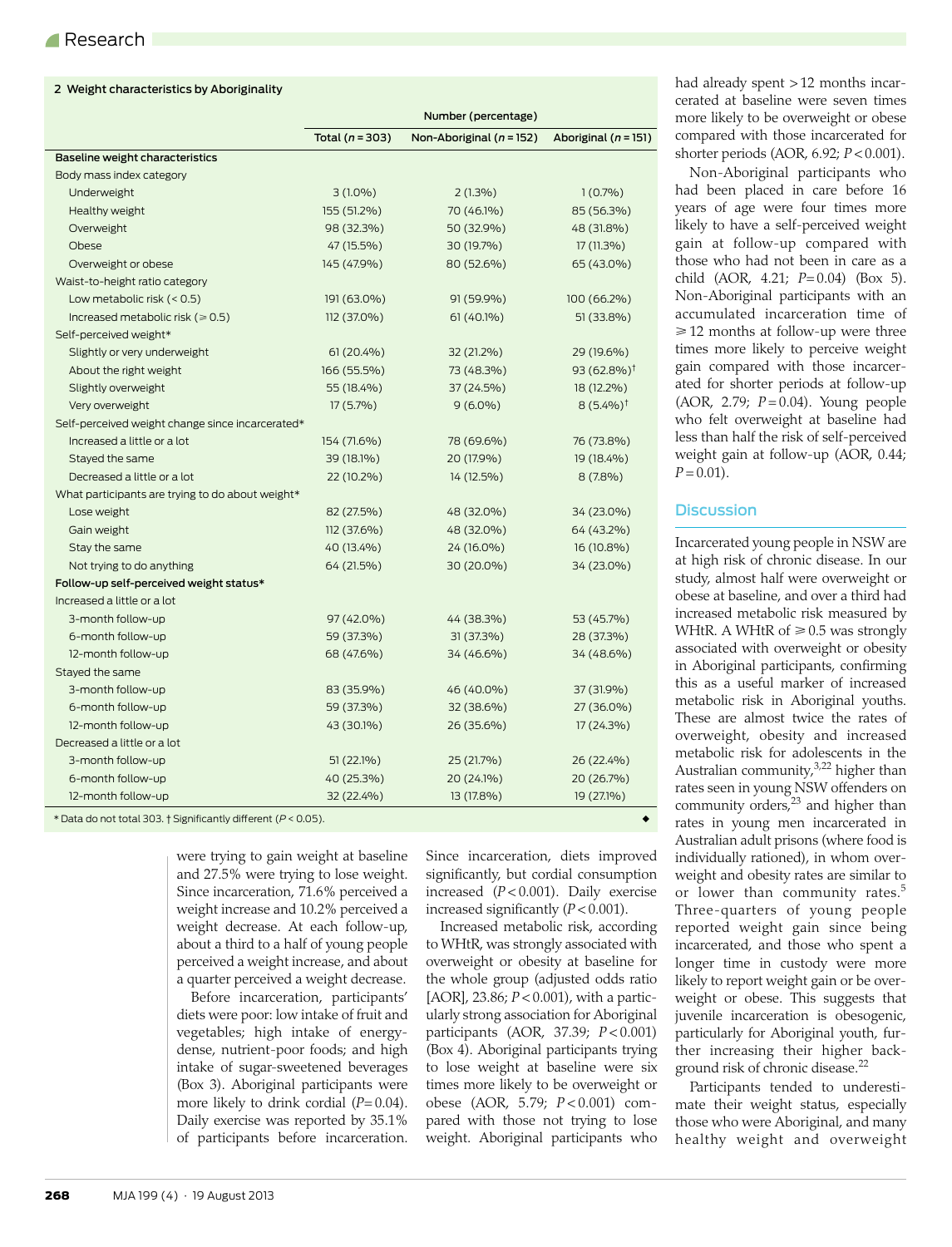3 Nutrition and exercise before incarceration and since being incarcerated, by Aboriginality

|                                | Number (percentage)  |                              |                            |                                  |                              |                          |  |  |
|--------------------------------|----------------------|------------------------------|----------------------------|----------------------------------|------------------------------|--------------------------|--|--|
|                                | Before incarceration |                              |                            | Since incarcerated (at baseline) |                              |                          |  |  |
|                                | Total $(n = 303)$    | Non-Aboriginal ( $n = 152$ ) | Aboriginal ( $n = 151$ )   | Total ( $n = 303$ )              | Non-Aboriginal ( $n = 152$ ) | Aboriginal ( $n = 151$ ) |  |  |
| Foods eaten ≥ 3 times/week*    |                      |                              |                            |                                  |                              |                          |  |  |
| <b>Breakfast</b>               | 175 (58.3%)          | 79 (52.3%)                   | 96 $(64.4\%)$ <sup>†</sup> | 289 (96.3%) <sup>‡</sup>         | 144 (95.4%)                  | 145 (97.3%)              |  |  |
| Fresh fruit                    | 128 (42.7%)          | 60 (39.7%)                   | 68 (45.6%)                 | 268 (89.3%)                      | 139 (92.1%)                  | 129 (86.6%)              |  |  |
| Green salad                    | 121 (40.3%)          | $61(40.4\%)$                 | 60 (40.3%)                 | 193 (64.3%)                      | 102 (67.5%)                  | $91(61.1\%)$             |  |  |
| Fresh vegetables               | 168 (56.0%)          | 80 (53.0%)                   | 88 (59.1%)                 | 229 (76.6%) <sup>‡</sup>         | 116 (77.3%)                  | 113 (75.8%)              |  |  |
| Snacks <sup>\$</sup>           | 214 (71.3%)          | 104 (68.9%)                  | 110 (73.8%)                | $122(40.7\%)^{\ddagger}$         | 55 (36.4%)                   | 67 (45.0%)               |  |  |
| Takeaway food <sup>4</sup>     | 226 (75.3%)          | 106 (70.2%)                  | $120 (80.5\%)^{\dagger}$   | 43 (14.3%)                       | 27 (17.9%)                   | 16 (10.7%)               |  |  |
| Milk                           | 210 (70.5%)          | 101 (66.9%)                  | 109 (74.1%)                | 283 (94.3%) <sup>‡</sup>         | 142 (94.0%)                  | 141 (94.6%)              |  |  |
| Preferred fluids when thirsty* |                      |                              |                            |                                  |                              |                          |  |  |
| Water                          | 156 (51.8%)          | 76 (50.3%)                   | 80 (53.3%)                 | 227 (75.4%) <sup>‡</sup>         | 115 (76.2%)                  | 112 (74.7%)              |  |  |
| Soft drink                     | 132 (43.9%)          | 66 (43.7%)                   | 66 (44.0%)                 | $15(5.0\%)^{\ddagger}$           | $4(2.6\%)$                   | $11(7.3\%)$              |  |  |
| Fruit juice                    | 52 (17.3%)           | 26 (17.2%)                   | 26 (17.3%)                 | 32 $(10.6\%)^{\ddagger}$         | 15 (9.9%)                    | 17(11.3%)                |  |  |
| Cordial                        | 73 (24.3%)           | 29 (19.2%)                   | 44 (29.3%) <sup>†</sup>    | $134(44.5\%)^{\ddagger}$         | 65 (43.0%)                   | 69 (46.0%)               |  |  |
| Daily exercise*                | 104 (35.1%)          | 46 (30.9%)                   | 58 (39.5%)                 | $175(58.5\%)^{\ddagger}$         | 80 (53.0%)                   | 95 $(64.2\%)^{\dagger}$  |  |  |

\* Data do not total 303. † Significantly different (*P*< 0.05) between Aboriginal and non-Aboriginal groups. ‡ Significantly different (*P*< 0.05) between before incarceration and since being incarcerated. § Includes potato chips and crisps, biscuits, cakes, chocolate. ¶ Includes takeaway meals, hamburgers, meat pies, sausage rolls.

#### 4 Associations with overweight and obesity at baseline by Aboriginality

| Aboriginal ( $n = 151$ )                                                         |                                           |                                   |                            | Total ( $n = 303$ )          |                                      |
|----------------------------------------------------------------------------------|-------------------------------------------|-----------------------------------|----------------------------|------------------------------|--------------------------------------|
| OR (95% CI)                                                                      | AOR (95% CI)                              | OR (95% CI)                       | AOR (95% CI)               | OR (95% CI)                  | AOR (95% CI)                         |
| $0.45(0.17 - 1.18)$                                                              |                                           | $1.11(0.42 - 2.97)$               |                            | $0.71(0.36 - 1.40)$          |                                      |
| na                                                                               | na                                        | na                                | na                         | $0.69(0.44 - 1.08)$          |                                      |
| $0.52(0.21 - 1.29)$                                                              |                                           | $1.16(0.60 - 2.25)$               |                            | $0.80(0.48 - 1.33)$          |                                      |
| 1.05 (0.54-2.09)                                                                 |                                           | $0.50(0.21 - 1.18)$               |                            | $0.72(0.43 - 1.21)$          |                                      |
| $0.56(0.28 - 1.11)$                                                              | $\qquad \qquad \overline{\qquad \qquad }$ | $0.72(0.36 - 1.45)$               |                            | $0.62(0.38 - 1.00)$          |                                      |
| $0.75(0.38 - 1.47)$                                                              |                                           | $0.71(0.37-1.36)$                 |                            | $0.70(0.44 - 1.11)$          |                                      |
| $1.33(0.61 - 2.90)$                                                              |                                           | $1.44(0.58 - 3.60)$               |                            | $1.41(0.78 - 2.55)$          |                                      |
| $1.10(0.45 - 2.66)$                                                              |                                           | $0.64(0.30-1.36)$                 |                            | $0.75(0.43 - 1.32)$          |                                      |
| $2.05(0.79 - 5.35)$                                                              |                                           | $0.76(0.35 - 1.66)$               |                            | $1.09(0.61 - 1.96)$          |                                      |
| $0.94(0.43 - 2.05)$                                                              |                                           | $0.72(0.31 - 1.67)$               |                            | $0.80(0.45 - 1.41)$          |                                      |
| 50.52<br>$(14.34 - 177.94)$ *                                                    | 37.39<br>$(9.91 - 141.07)*$               | 30.96<br>$(10.22 - 93.84)$ *      | 17.28<br>$(5.41 - 55.21)*$ | 39.34<br>$(17.13 - 90.32)*$  | 23.86<br>$(10.03 - 56.75)*$          |
| 10.48<br>$(3.39 - 32.40)*$                                                       | 2.08<br>$(0.40 - 10.74)$                  | 10.56<br>$(4.10 - 27.19)*$        | $2.88(0.82 - 10.21)$       | 10.79<br>$(5.24 - 22.19)*$   | 2.54<br>$(0.94 - 6.83)$              |
| 0.91<br>$(0.38 - 2.20)$                                                          |                                           | 0.71<br>$(0.32 - 1.62)$           |                            | 0.79<br>$(0.43 - 1.44)$      |                                      |
| 13.09<br>$(4.68 - 36.64)^*$                                                      | 5.79<br>$(1.37 - 24.39)^{\dagger}$        | 7.88<br>$(3.34 - 18.59)*$         | 1.90<br>$(0.57 - 6.38)$    | 10.04<br>$(5.21 - 19.35)*$   | 313<br>$(1.26 - 7.80)^{\dagger}$     |
| Already spent > 12 months incarcerated at baseline<br>4.64<br>$(1.42 - 15.15)^*$ | 6.92<br>$(1.66 - 28.84)^*$                | 2.31<br>$(1.06 - 5.05)^{\dagger}$ | 1.69<br>$(0.59 - 4.84)$    | 3.07<br>$(1.62 - 5.81)^*$    | 2.93<br>$(1.27 - 6.78)$ <sup>t</sup> |
|                                                                                  |                                           |                                   |                            | Non-Aboriginal ( $n = 152$ ) |                                      |

\**P*< 0.01. †*P*< 0.05. OR = crude odds ratio. AOR = adjusted odds ratio. na = not applicable. WHtR = waist-to-height ratio. ◆

youths wanted to gain weight. This desire for weight gain might be a normal expectation in younger men, and there may have been some ambiguity in the interpretation of "gaining weight", but underestimation of weight status in adolescents has been shown in other studies[.10](#page-4-9)-[12](#page-4-11) Despite inaccuracies in self-perceived weight status, Aboriginal young people who reported trying to lose weight at baseline were very likely to be overweight or obese. Those who reported feeling overweight may have been the most receptive to advice on weight control, as these participants were half as likely to report further weight gain at follow-up.

Incarceration is likely to be a proxy for obesity risk factors not measured in this study. There were improvements in diet and exercise for these young people when incarcerated, but, unlike adult prison where each individual receives a daily ration,<sup>24</sup> juvenile custodial centres supplement breakfast

and dinner with liberal access to bread and butter, and allow multiple helpings of meals. Despite drinking more water, participants drank more cordial during incarceration, probably because soft drinks were not readily available. An increase in daily exercise in custody is counterbalanced by daily "lock-downs" to accommodate staff changes and address security concerns, and many youths sleep during this time. Sport is compulsory and incentivised ("no sport, no points"),